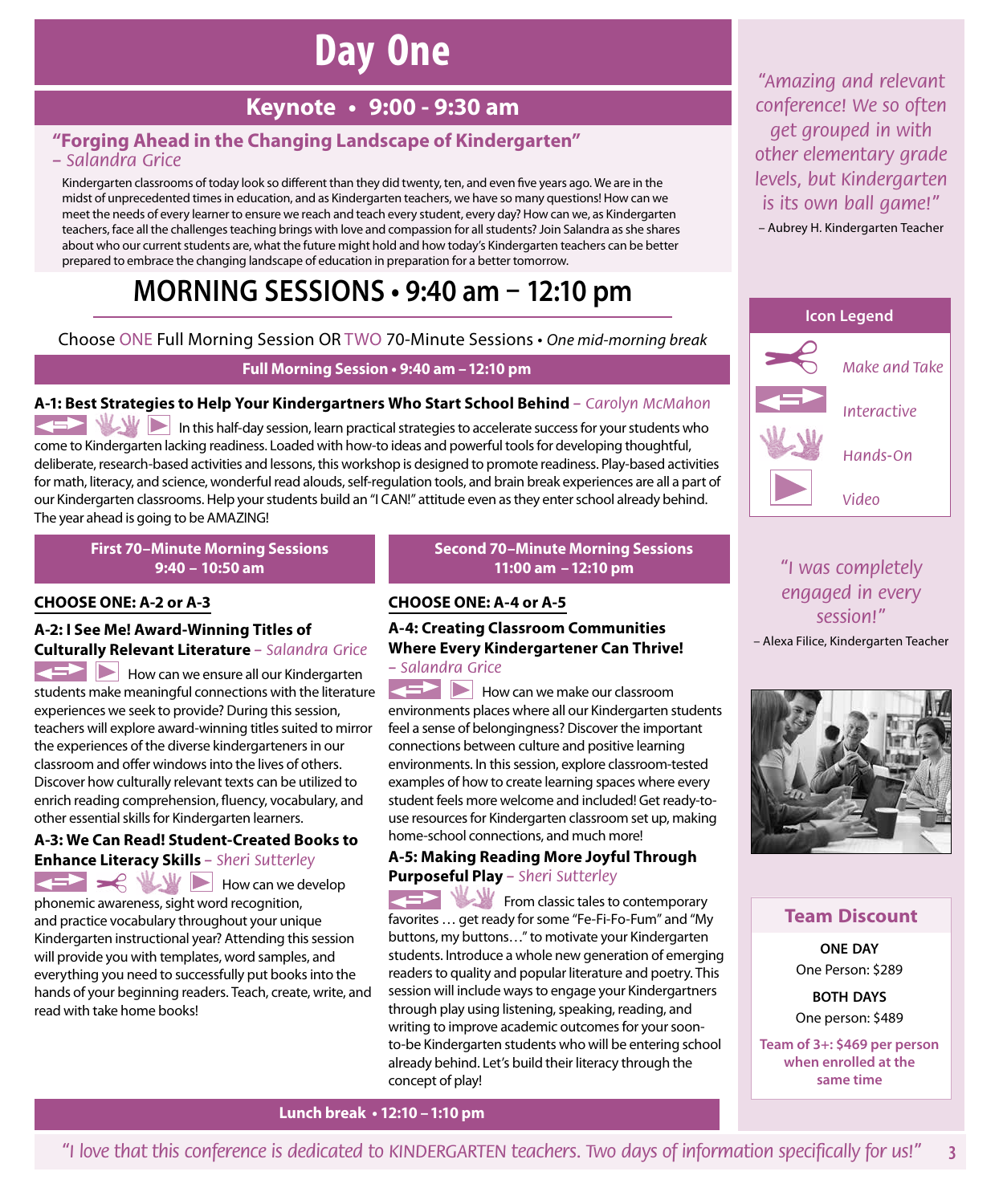#### **Who is BER?**

The Bureau of Education & Research is North America's leading presenter of training for professional educators. Our goal is to provide high-quality PD programs, based on sound research, with an emphasis on practical strategies and techniques that can be immediately implemented.





### **Can't Attend? Online Professional Development Options: Related Online Courses**

A related On Demand Video-Based Online Learning course, *Increase All Your Students' Learning with Practical, Timesaving Work Stations,*  for Grades PK-K, is available for immediate registration. To enroll, visit www.ber.org/online

# **Day One**

## **AFTERNOON SESSIONS • 1:10 - 3:40 pm**

Choose ONE Full Afternoon Session OR TWO 70-Minute Sessions O*ne mid-afternoon break*

#### **Full Afternoon Session • 1:10 –3:40 pm**

#### **B‑1: Let's Play! Making Literacy Centers More Intentional for Your Kindergarten Students** *– Sheri Sutterley*

**Are you looking for NEW ways to incorporate centers or independent** workstations into your current classroom setting? Discover teacher-friendly, time-saving tips for organizing, managing, and implementing centers that motivate, engage, and differentiate learning for your Kindergarten children, especially important for your students who are entering Kindergarten already behind. You'll receive center ideas that you can implement immediately and learn how purposeful play can serve to motivate children who need to catch up and practice the skills that you've taught.

#### **First 70–Minute Afternoon Sessions 1:10–2:20 pm**

#### **CHOOSE ONE: B‑2 or B‑3**

#### **B‑2: Reduce Misbehavior and Get Back to Teaching Kindergarten!** *– Salandra Grice*

How can Kindergarten Teachers reduce interruptions due to misbehavior and spend more time teaching? During this session, you will gain insight into the unspoken messages Kindergarten students send through their behavior and utilize practical strategies that not only reduce the occurrence of misbehavior but prevent it from the start!

#### **B‑3: The Building Blocks of Play-Based Math Learning to Accelerate Learning**  *– Carolyn McMahon*

**Creating, counting, adding,** measuring … How can Kindergarten teachers implement quality play with the math standards? Gain insight into the basics of playbased learning through hands-on, minds-on math. Discover classroom-tested, play-based activities you can use tomorrow.

#### **Second 70–Minute Afternoon Sessions 2:30–3:40 pm**

#### **CHOOSE ONE: B‑4 or B‑5**

#### **B‑4: Keep That Kitchen! Incorporating Developmental Centers with Kindergarten Content Standards** *– Salandra Grice*

**During the push for more rigor in** the Kindergarten classroom, some important early developmental experiences have been put on the back burner. During this session, discover new ways to utilize your developmental centers to create even more opportunities for your Kindergarten students' social and academic development.

#### **B‑5: Integrating Art and Science in Kindergarten** *– Carolyn McMahon*

With a brief overview of the Kindergarten Science standards, create a "laboratory" of hands-on art activities that connect art and science. Explore ways to teach science through art for enduring understanding of Ecosystems, Animals, Plants, and their Environment, Weather and Climate, and Pushes and Pulls.

### **DEA** Online Learning

BER offers educators a wide range of online courses that are affordable, fun, fast, and convenient. BER is now offering On Demand Video-Based courses. You may earn optional graduate-level credits for most courses. See the catalog of available courses at www.ber.org/online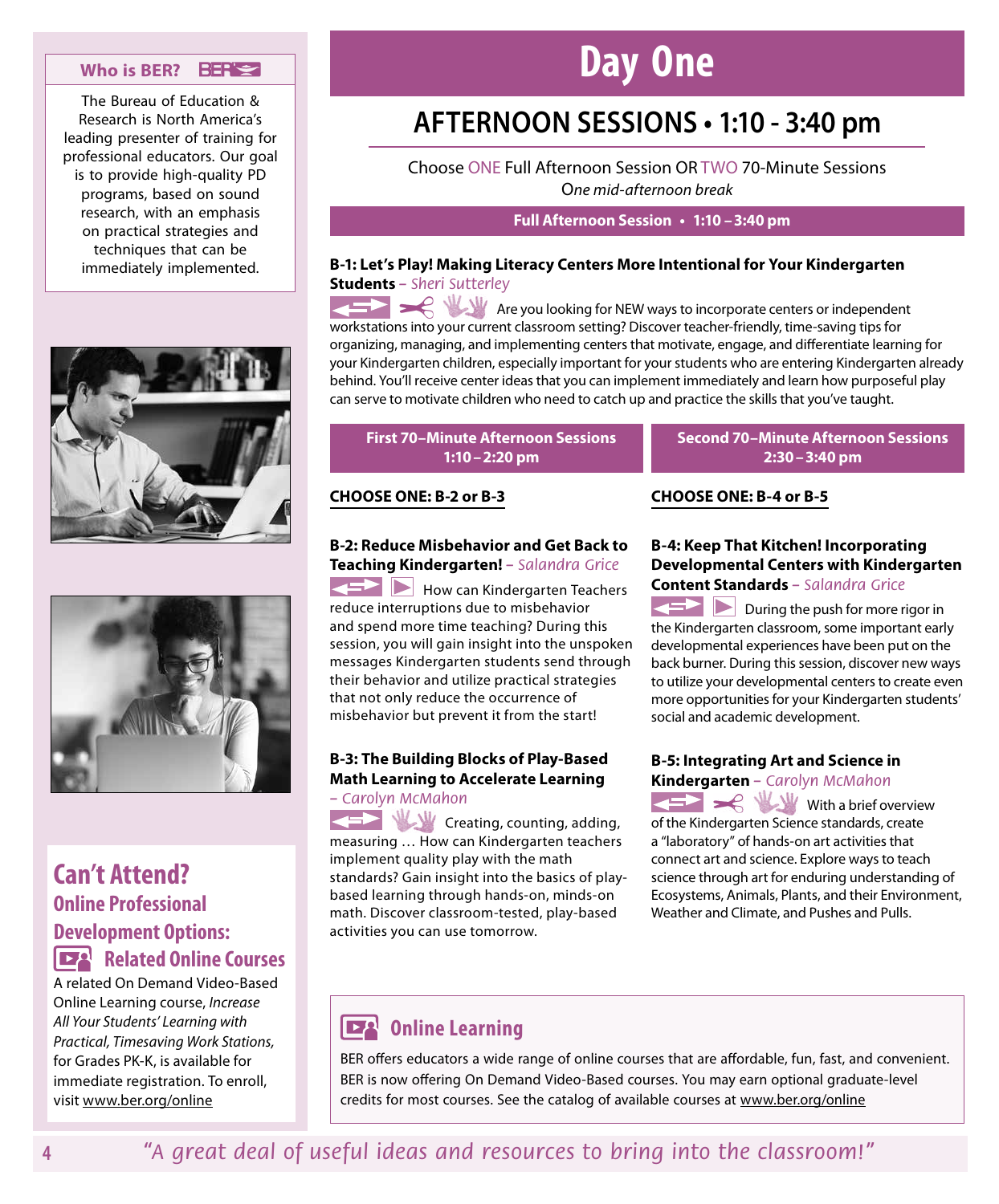# **Day Two**

## **MORNING SESSIONS • 9:00–11:40 am**

Choose ONE Full Morning Session OR TWO 75-Minute Sessions O*ne mid-morning break*

#### **Full Morning Session • 9:00–11:40 am**

#### **C‑1: Accelerating Your ELL Students' Learning in Kindergarten** *– Salandra Grice*

This interactive and engaging session is packed with dozens of practical, ready-to-use strategies proven to increase the academic success of your Kindergarten ELL students. The emphasis is on strategies and activities that really work, based on real ELL students in real classrooms. Plan to walk away with access to dozens of ELL resources ready to use in your Kindergarten classroom the very next day!

#### **First 75–Minute Morning Sessions 9:00–10:15 am**

#### **CHOOSE ONE: C‑2 or C‑3**

#### **C‑2: Full STEAM Ahead: Integrating Science, Technology, Engineering, Art, and Math in a Social Distanced Kindergarten World** *– Sheri Sutterley*

 $\leq$   $\leq$   $\leq$  Has science been put on the back burner of your lessons? From design, testing, and recording, this session will provide meaningful and engaging activities … including straw rockets and gravity, foil boats and buoyancy, and effects of the sun on ice. Session will demonstrate strategies to implement STEAM in regular and socially distant classroom environments. Encourage the sense of wonder with **Play-Based Kindergarten Learning**  your little ones.

#### **C‑3: Kindergarten Writing with Text Types**  *– Carolyn McMahon*

Make writing with the three types of text easier for your Kindergarten students as they return to the classroom. The best ideas, valuable topics and even workstations you can use with opinion, informative/explanatory and narrative text types. A huge bonus … Literature titles that demonstrate each of the three text types and great ideas for using these books in your classroom.

#### **CHOOSE ONE: C‑4 or C‑5**

#### **C‑4: Beyond Packets: Accelerate Learning with Meaningful, Engaging and Interactive Math** *– Sheri Sutterley*

**Second 75–Minute Morning Sessions 10:25 –11:40 am**

From whole class to small group instruction, math in Kindergarten needs to be hands-on and experienced! Engage your students in subitizing, rekenreks, number bonds, number talks, and a variety of meaningful math strategies to help students meet and exceed Kindergarten standards and expectations. Join us and experience child-centered Math in action!

## **C‑5: Literacy Instruction in a Purposeful, Environment** *– Carolyn McMahon*

With a brief overview of the concepts of play-based instruction and learning, explore the strategies of using quality play-based activities in language arts, reading, and writing in your Kindergarten classroom. Aligned with benchmarks and standards, these easy-to-implement minilessons and play-based learning activities will lead to a classroom of students ready to learn, to inquire, and to make academic growth through play!

### **Comprehensive Digital Resource Handbook**

You will receive an extensive digital resource handbook, specifically designed for this conference. Included in the handbook are resource materials for ALL conference sessions, even those you don't attend. These materials include:

- Model lessons and activities
- Math, literacy, writing, and STEM
- Ready-to-use Kindergarten resources and materials
- The best, most current Kindergarten ideas and strategies



*"I love this handbook and that I can access all materials and ideas – even from the sessions I wanted to attend but couldn't!"* – Kayla James, Kindergarten Teacher



**Lunch Break • 11:40 am – 12:40 pm**